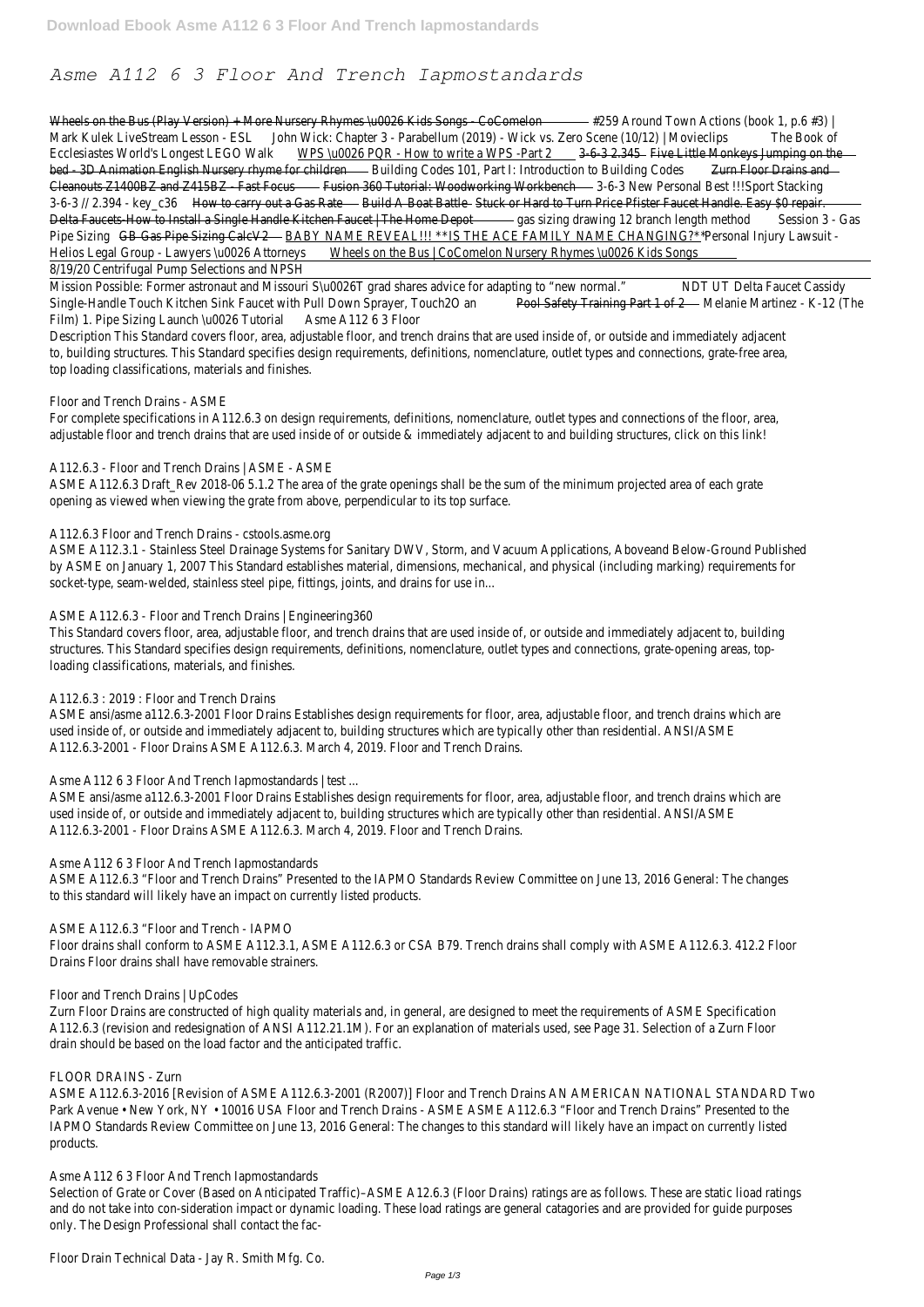ASME A112.6.3?2001, Floor and Trench Drains; formerly ASME A112.21.1, Floor Drains ASME A112.18.1/CSA B125.1?05, Plumbing Fixture Fittings ASME A112.18.2/CSA B125.2?05, Plumbing Fixture Waste Fittings ASME A112.19.3/CSA B45.4?08, Stainless Steel Plumbing Fixtures Section 2.3, Detail Requirements Section 2.3.1, Floor Sink Drain Body: Clarified the requirements as follows:

## ASME A112.6.7, "Sanitary Floor Sinks" - IAPMO

ASME A112.6.3, 2019 Edition, March 4, 2019 - Floor and Trench Drains This Standard covers floor, area, adjustable floor, and trench drains that are used inside of, or outside and immediately adjacent to, building structures.

## ASME A112.6.3 : Floor and Trench Drains

Summary of Substantive Changes, ASME A112.6.3 Page 4 Section 2.4, Drain Body Thickness: Replaced the minimum thickness requirement with table 2.4?1 as follows: 2.4 Drain Body Thickness The minimum thickness for drain body sumps shall be 3.96 mm (0.156 in.). after fabrication, shall be as

## between the 2016 and 2019 editions of ASME A112.6.3 "Floor ...

[Revision of ASME A112.6.3-2001 (R2007)] Floor and Trench Drains This is a preview of "ASME A112.6.3 -2016". Click here to purchase the full version from the ANSI store.

## Floor and Trench Drains - ANSI Webstore

ASME A112.19.3 - Stainless steel plumbing fixtures Published by ASME on January 1, 2017 This Standard covers plumbing fixtures made of stainless steel alloys and specifies requirements for materials, construction, performance, testing, and markings.

## ASME A112.6.7 - Sanitary Floor Sinks | Engineering360

File Type PDF Asme A112 6 3 Floor And Trench Iapmostandards Asme A112 6 3 Floor And Trench Iapmostandards Thank you extremely much for downloading asme a112 6 3 floor and trench iapmostandards.Maybe you have knowledge that, people have see numerous time for their favorite books later this asme a112 6 3 floor and trench iapmostandards, but end taking place in harmful downloads.

## Asme A112 6 3 Floor And Trench Iapmostandards

ASME A112.6.3-2001 (R2007) Floor and Trench Drains. This Standard establishes design requirements for floor, area, adjustable floor, and trench drains that are used inside of, or outside and immediately adjacent to, building structures that are typically nonresidential.

| Wheels on the Bus (Play Version) + More Nursery Rhymes \u0026 Kids Songs - CoComelon #259 Around Town Actions (book 1, p.6 #3)                  |                                                                                     |                                                                                                                |                                                               |  |  |
|-------------------------------------------------------------------------------------------------------------------------------------------------|-------------------------------------------------------------------------------------|----------------------------------------------------------------------------------------------------------------|---------------------------------------------------------------|--|--|
| Mark Kulek LiveStream Lesson - ESL                                                                                                              | John Wick: Chapter 3 - Parabellum (2019) - Wick vs. Zero Scene (10/12)   Movieclips |                                                                                                                | The Book of                                                   |  |  |
| Ecclesiastes World's Longest LEGO Walk                                                                                                          |                                                                                     | WPS \u0026 PQR - How to write a WPS -Part 2 _________________ 3-6-3 2.345 - Five Little Monkeys Jumping on the |                                                               |  |  |
| bed - 3D Animation English Nursery rhyme for children                                                                                           |                                                                                     | Building Codes 101, Part I: Introduction to Building Codes                                                     | Zurn Floor Drains and                                         |  |  |
| Cleanouts 21400BZ and Z415BZ - Fast Focus Fusion 360 Tutorial: Woodworking Workbench 36-3 New Personal Best !!!Sport Stacking                   |                                                                                     |                                                                                                                |                                                               |  |  |
| 3-6-3 // 2.394 - key_c36 How to carry out a Gas Rate                                                                                            |                                                                                     | Build A Boat Battle 51 Stuck or Hard to Turn Price Pfister Faucet Handle. Easy \$0 repair.                     |                                                               |  |  |
| Delta Faucets-How to Install a Single Handle Kitchen Faucet   The Home Depot - - - - - gas sizing drawing 12 branch length method               |                                                                                     |                                                                                                                | Session 3 - Gas                                               |  |  |
| Pipe Sizing                                                                                                                                     | GB Gas Pipe Sizing CalcV2 BABY NAME REVEAL!!! ** IS THE ACE FAMILY NAME CHANGING?** |                                                                                                                | Personal Injury Lawsuit -                                     |  |  |
| Helios Legal Group - Lawyers \u0026 Attorneys                                                                                                   |                                                                                     | Wheels on the Bus   CoComelon Nursery Rhymes \u0026 Kids Songs                                                 |                                                               |  |  |
| 8/19/20 Centrifugal Pump Selections and NPSH                                                                                                    |                                                                                     |                                                                                                                |                                                               |  |  |
| Mission Possible: Former astronaut and Missouri S\u0026T grad shares advice for adapting to "new normal."                                       |                                                                                     |                                                                                                                | NDT UT<br>Delta Faucet Cassidy                                |  |  |
| Single-Handle Touch Kitchen Sink Faucet with Pull Down Sprayer, Touch20 an                                                                      |                                                                                     |                                                                                                                | Pool Safety Training Part 1 of 2 Melanie Martinez - K-12 (The |  |  |
| Film) 1. Pipe Sizing Launch \u0026 Tutorial Asme A112 6 3 Floor                                                                                 |                                                                                     |                                                                                                                |                                                               |  |  |
| Description This Standard covers floor, area, adjustable floor, and trench drains that are used inside of, or outside and immediately adjacent  |                                                                                     |                                                                                                                |                                                               |  |  |
| to, building structures. This Standard specifies design requirements, definitions, nomenclature, outlet types and connections, grate-free area, |                                                                                     |                                                                                                                |                                                               |  |  |
| top loading classifications, materials and finishes.                                                                                            |                                                                                     |                                                                                                                |                                                               |  |  |
|                                                                                                                                                 |                                                                                     |                                                                                                                |                                                               |  |  |

### ASME A112.6.3-2001 (R2007) - Floor and Trench Drains

ASME A112.3.1 : 2007(R2017) STAINLESS STEEL DRAINAGE SYSTEMS FOR SANITARY DWV, STORM, AND VACUUM APPLICATIONS, ABOVE- AND BELOW-GROUND: ASTM A 74 : 2017 : REDLINE : Standard Specification for Cast Iron Soil Pipe and Fittings: ASTM A 563 : 2015 : REDLINE : Standard Specification for Carbon and Alloy Steel Nuts: ASTM G 152 : 2013 : REDLINE

### Floor and Trench Drains - ASME

For complete specifications in A112.6.3 on design requirements, definitions, nomenclature, outlet types and connections of the floor, area,

adjustable floor and trench drains that are used inside of or outside & immediately adjacent to and building structures, click on this link!

A112.6.3 - Floor and Trench Drains | ASME - ASME

ASME A112.6.3 Draft\_Rev 2018-06 5.1.2 The area of the grate openings shall be the sum of the minimum projected area of each grate opening as viewed when viewing the grate from above, perpendicular to its top surface.

A112.6.3 Floor and Trench Drains - cstools.asme.org

ASME A112.3.1 - Stainless Steel Drainage Systems for Sanitary DWV, Storm, and Vacuum Applications, Aboveand Below-Ground Published by ASME on January 1, 2007 This Standard establishes material, dimensions, mechanical, and physical (including marking) requirements for socket-type, seam-welded, stainless steel pipe, fittings, joints, and drains for use in...

ASME A112.6.3 - Floor and Trench Drains | Engineering360

This Standard covers floor, area, adjustable floor, and trench drains that are used inside of, or outside and immediately adjacent to, building structures. This Standard specifies design requirements, definitions, nomenclature, outlet types and connections, grate-opening areas, toploading classifications, materials, and finishes.

A112.6.3 : 2019 : Floor and Trench Drains